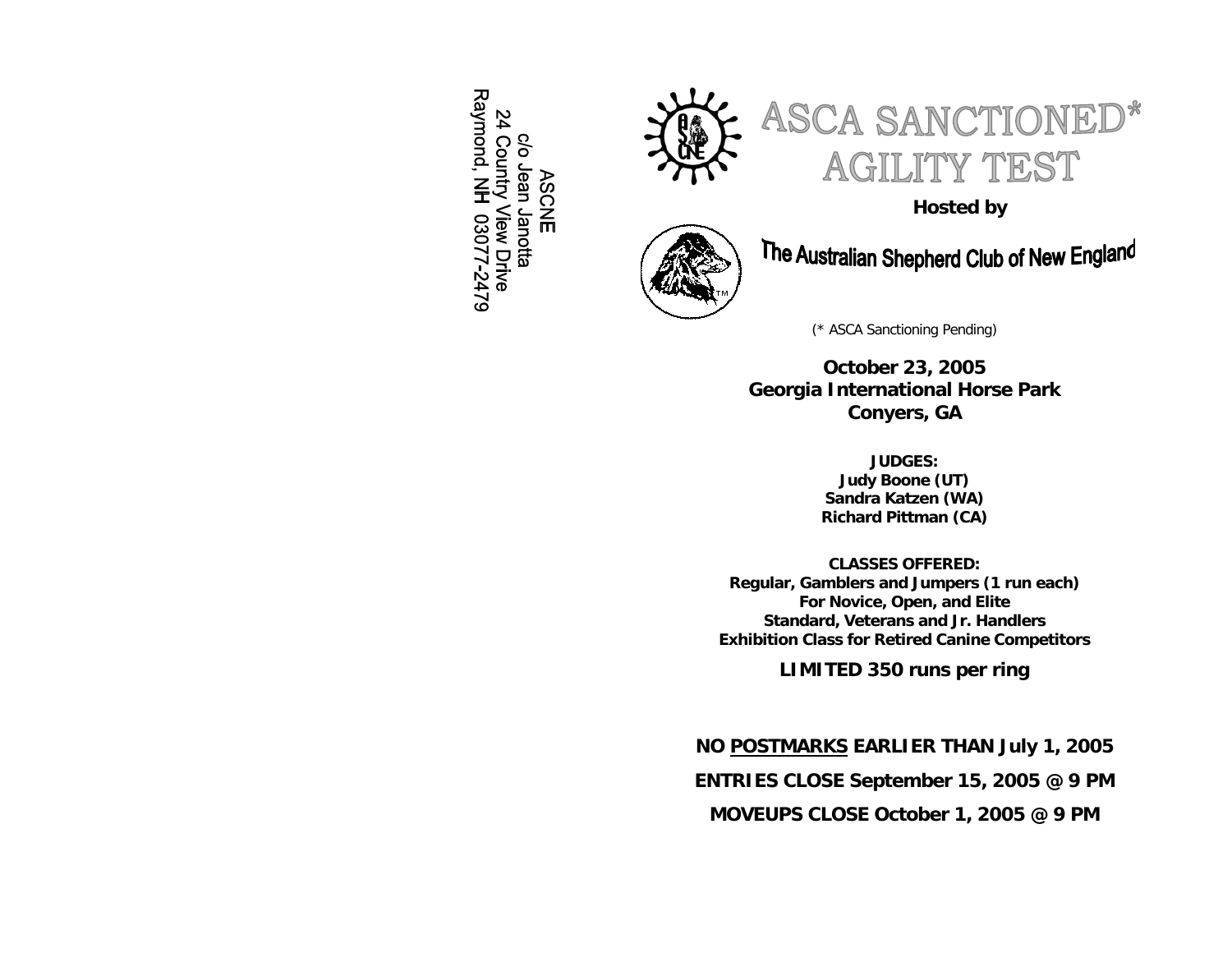# **NOTICE TO EXHIBITORS**

This trial will be held under the current rules and regulations of ASCA. Exhibitors, through submission of an entry, acknowledge that they are knowledgeable of current ASCA rules and regulations and agree to abide by all rules in effect at the time of this trial, including, but not limited to, the following:

- This test is open to all Australian Shepherds being at least eighteen (18) months of age, except bitches in season, dogs suffering from any deformity, injury or illness that may affect the dog's physical or mental perfor mance, or dogs exhibiting any signs of aggression towards people or other dogs.
- All dogs are required to have a valid ASCA Registration number
- Current jump height table, description of classes, levels, and divisions can be found at ASCA's web site.
- THE MANAGEMENT will not be responsible for the loss or damage to any dog exhibited, or for the possessions of any exhibitor whether the result was by accident or any other cause. It is distinctly understood that every dog at this event is in the care and custody and control of his owner or handler during the entire time the dog is on the show premises. Any exhibitor whose dogs and/or children create unnecessary disturbances or repeatedly engage in unsafe or disruptive behavior may, at the discretion of the Show Committee be asked to leave the show site. **In suc h case, no refund of fees paid will be made and NO scores for that exhibitor will be submitted to ASCA. In addition the ASCA office will be informed of the problem.**
- Agility obstacles shall be chosen from those described in the current edition of ASCA Official Rules and Regulations.
- Safety shall always be of foremost consideration in actions and conduct by handlers at all times.
- No leads, collars, food, toys, other aids or devices will be permitted on the course or within 10 feet of the rings at any time.
- The Event Co m mittee may refuse any entry other than on the basis expressly provided through ASCA rules and regulations. Anyone not in good standing with ASCA will not be allowed entry into the trial.

# **RULES & REGULATIONS:**

- ASCA rules: ASCA, 6091 E State Hwy 21, Bryan, TX 77808-9652. Web: [www.asca.org](http://www.asca.org/); e-mail: <u>activities[@asca.org](mailto:activities@asca.org)</u>.

# **TRIAL COMMITTEE**

| Show Chairperson         | Je: |
|--------------------------|-----|
| <b>Trial Secretary</b>   | Je: |
| Chief Ring Steward(s)    | Ro  |
| Chief Course Builder(s)  | Aı  |
| <b>Equipment Manager</b> | G,  |
| Chief Scorekeeper        | Je: |

an Janotta (jjanotta@rcn.com; (603) 895-5436) an Janotta (jjanotta@rcn.com; (603) 895-5436) obin Goodman / Sue Winters ndy Johnson / Pamela Bryant-Meeks AASC an Janotta

# **ENTRY FORM / ENTRIES / CONFI RMATIONS:**

- Entries will be accepted in the order of postmark date, not date received. For entries sent via Postal Service, the valid reference date is the post mark. Otherwise the valid date is the ship date. Entries with an early postmark will be processed after Day 5 receipts. Unreadable postmarks will be assumed to be the day previous to receipt.
- On any given day that the trial would fill with the entries postmarked for that date, the entries with that postmark date will be drawn at random to the point at which the trial is filled.
- If the trial is not able to accommodate all who wish to enter, a waiting list will be kept of those desiring to be on it in the order of postmark date with random draw for the order within each date.
- For immediate confirmation of receipt, you should enclose a self-addressed, stamped postcard with your entry.
- No entries will be accepted or changed (except for move ups) after the closing date.
- A dog must compete in the height division in which they have been entered. Exception: when a dog is required by the judge to move to a higher height. These dogs will be placed last in the running order of the new jump height.
- **Junior Handler e ntry fees will be one-half of the published fees. The Junior Handler must own or co-o wn the dog they are sho wing.**
- 'For Exhibition Only' entries will not be accepted.
- Canadian Exhibitors: All fees MUST be submitted in US Funds via International Postal Money Order.
- Returned checks do not constitute a valid entry fee. Returned checks will incur a \$20 service charge.
- Telephone calls returned/initiated with questions on any entries will be made collect.
- Acknowledgement of entry will be made after close of entries.

### **SHOW SITE:**

- This event will be held outdoors on dirt. Rings 1 and 2 will be scored as individual trials.
- A warm-up area, a single practice jump, and a set of weave poles will be provided for exhibitors.
- ALL dogs must be held on leash or crated except when competing or in the warm-up area.
- Enthusiasts of agility have earned a reputation for being among the most considerate and tidy. We thank everyone in advance for upholding the respectful tradition of leaving the trial site and related lodging sites cleaner than we found them.

# **RETIRED EXHIBITION:**

- To honor our four-legged friends who have taught us and brought us to where we are, ASCNE is proud to offer this exhibition class for our retired canine competitors. To be eligible, a dog must have previously competed in agility but is now retired from all competitive classes.
- The course will be a simple jumpers course (jumps and tunnels only).
- On the entry for m, select the height you want your dog to jump (notice bars on the ground is ok and 16" will be the maximum height)
- The class is not limited by age, only by the fact the dog is no running in competitive classes.

# **REFUNDS / WITHDRAWALS:**

- There will be no refund/credit for entries withdrawn after the closing date.
- There will be no refunds if the test cannot open or be completed by reason of riots, civil disturbances, fire, an act of God, public emergency, act of a public enemy, strike, or any other cause beyond the control of the Event Com mittee. There will be no refund in the event dog/handler are dismissed from the competition, regardless of reason.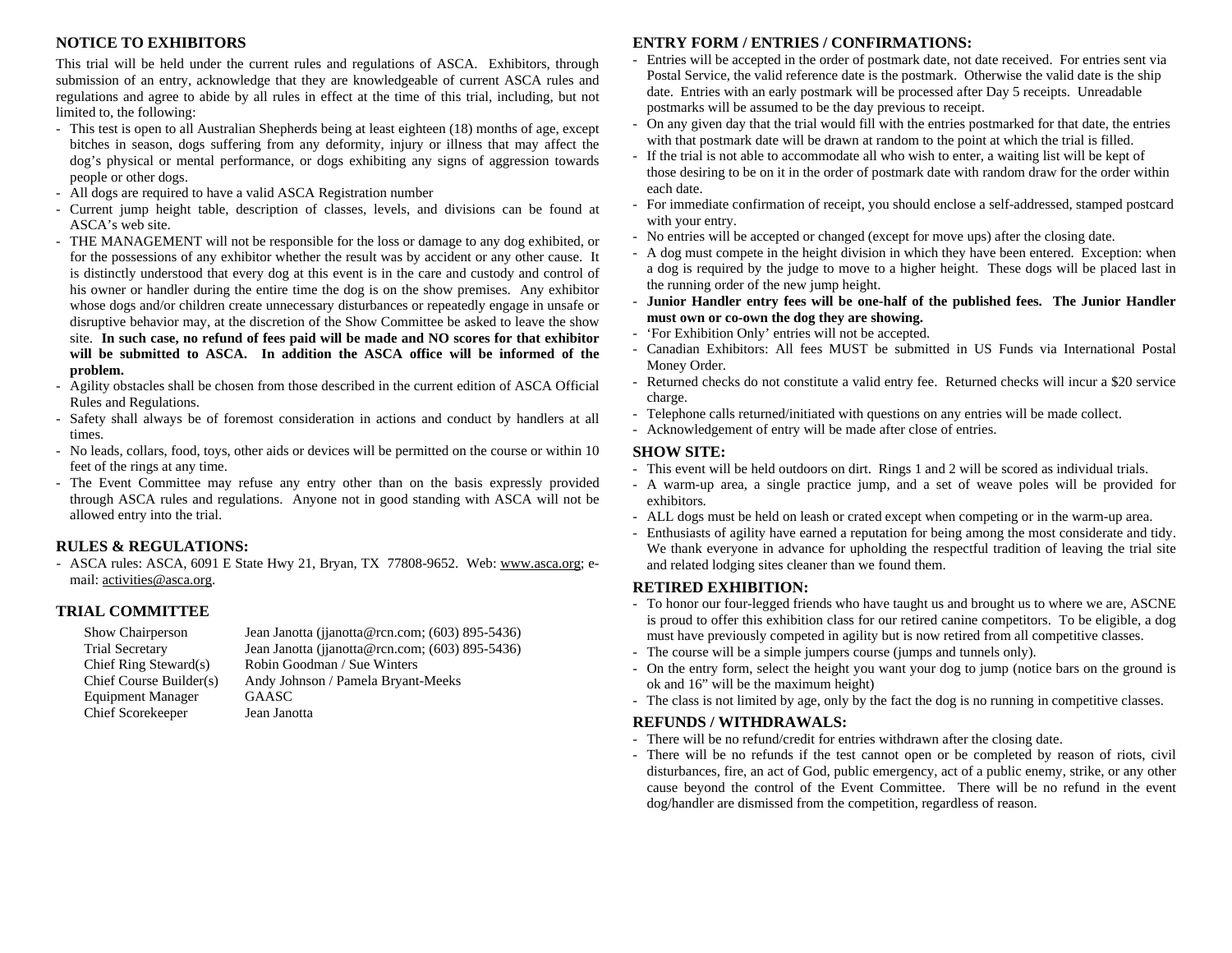### **TENTATIVE SCHEDULE AND RING ASSIGNMENTS**

| Ring 1 (Regular and<br>Gamblers) - Sandra | Ring 2 (Regular and<br>Gamblers) – Judy | Ring 3 (Jumpers Only) – Ric |
|-------------------------------------------|-----------------------------------------|-----------------------------|
|                                           | Elite Gamblers                          | Novice Jumpers from Ring 1  |
| Elite Gamblers                            |                                         | Novice Jumpers from Ring 2  |
|                                           | Open Gamblers                           | Open Jumpers from Ring 1    |
| Open Gamblers                             |                                         | Open Jumpers from Ring 2    |
|                                           | <b>Novice Gamblers</b>                  | Elite Jumpers from Ring 1   |
| <b>Novice Gamblers</b>                    |                                         | Elite Jumpers from Ring 2   |
|                                           | Retired Exhibition in the Jumpers Ring  |                             |
| Elite Regular                             | Elite Regular                           |                             |
| Open Regular                              | Open Regular                            |                             |
| Novice Regular                            | Novice Regular                          |                             |

Running order will be from lowest to highest within jump height category.

**The running order of classes is subject to change at the discretion of the judges and/or the host club. The final order will be included in the confirmation packet**.

# **REGISTRATION / MEASURING**

- Saturday between 5:00 and 6:00PM
- Sunday between 7:00 and 7:45AM
- All dogs not jumping the maximum jump height must be measured (Standard jumping 16" & under, Vets/JrH jumping 12" & under).

## **MOVE-UPS:**

- Dogs receiving titles after the closing date may be upgraded by providing written notice to the Show Secretary, prior to the move up cutoff date listed on the front of this premium. Letters and e-mails containing the owner's full name, the dog's call name and ASCA number, entered class, and from and to level are acceptable.

# **PRIZES / AWARDS**

- Green & Yellow Qualifying Rosettes will be awarded to all dogs achieving a qualifying score.
- Placement Rosettes will be awarded to all dogs placing  $1<sup>st</sup>$  through  $4<sup>th</sup>$  in each class and jump height.
- ATCH and New Title Rosettes will be awarded upon notification by the exhibitor.
- Ribbons/prizes must be picked up during the day of trial. These WILL NOT be mailed.

### **JUMP HEIGHTS**

| Dog's height<br>at withers | $11"$ &<br>under | $14" \&$<br>under | 18" &<br>Under | 20" &<br>Under | Over 20"       | Over $20$ "<br>Optional |
|----------------------------|------------------|-------------------|----------------|----------------|----------------|-------------------------|
| Standard                   | 8"               | 12"               | 16"            | 20"            | $20+$          | 24"                     |
|                            |                  |                   |                |                | (jumps $20$ ") |                         |
| Vets/JrH                   | 4"               | 8"                | 12"            | 16"            | 16"            | 16"                     |

- A dog may be entered in a class at a jump height higher than they are eligible provided the dog is not entered in the Junior Handler or Veteran Division classes.
- No dog shall ever jump lower than 4" in the Junior Handler or Veteran Division and no dog shall ever jump lower than 8" in the Standard Division.
- Any exhibitor whose dog measures over 20" may choose to enter the 20+ class or the optional 24" class. 20+ and 24 will be scored and placed together as one class.

# **Volunteer Sign-Up (…We Really Need Your Support)**

As at every event, no club can pull off a trial without the help and support of our exhibitors to keep the agility trial running smoothly and efficiently. We do understand there's lots going on at this event, but **we will not be able to do this without your involvement.** Working in and around the ring is a great way to increase your knowledge and understanding of the sport. If you have a guest or significant other who would be willing to work at the trial, we'd be thrilled! A list of the job descriptions is included in this premium.

We appreciate your help and will do what we can for your comfort, including the volunteers' refreshment area for trial workers and helpers.

Please fill out this form and send it in with your entry. This will help us schedule you in an appropriate job without class conflicts. We'll let you know in which classes you're working when you arrive at the trial.

Thank you for volunteering and making this a better show for everyone. We couldn't do it without you!

Name: \_\_\_\_\_\_\_\_\_\_\_\_\_\_\_\_\_\_\_\_\_\_\_\_\_\_\_\_\_\_\_\_\_\_\_\_\_\_\_\_\_\_\_\_\_\_\_\_\_\_\_\_\_\_\_\_\_\_\_\_\_

# **Work Preferences:**

I have **experience** at the following jobs (please check ALL boxes that apply): □ Timer □ Scribe □ Ass't Scribe □ Gate Steward □ Ring Steward □ Course Build □ Scoring □ Runner

Of the jobs I have done, I **prefer** to do the following (please check ALL boxes that apply):<br> $\Box$  Timer

□ Scribe □ Ass't Scribe □ Gate Steward □ Ring Steward □ Course Build □ Scoring □ Runner

Of the jobs in which I have no experience at, I would be **willing to try** the following (be brave! - please check ALL boxes that apply):

□ Timer □ Scribe □ Ass't Scribe □ Gate Steward □ Ring Steward □ Course Build □ Scoring □ Runner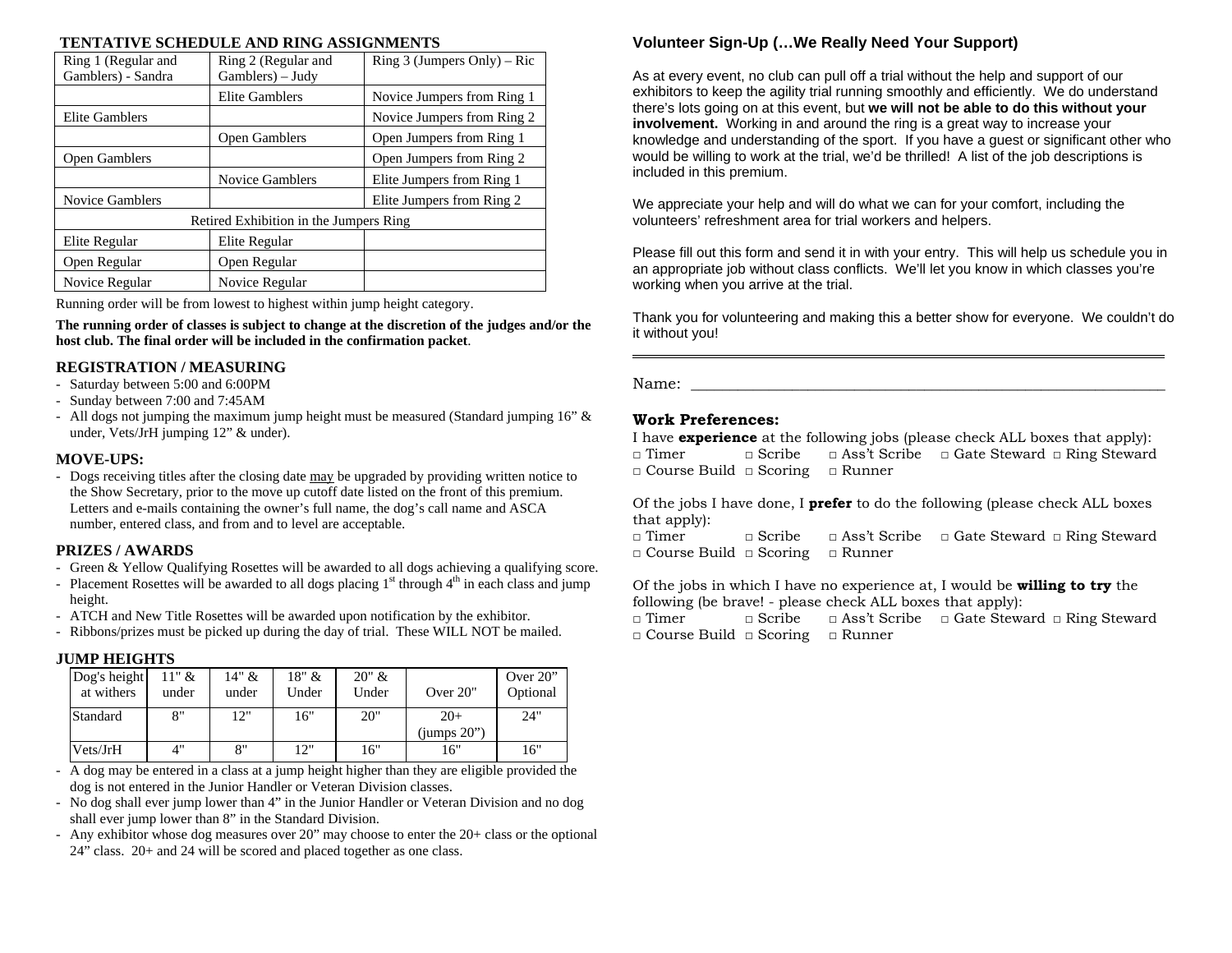#### **AGREEMENT**

## **OFFICIAL ENTRY FORM**

**ASCA SANCTIONED AGILITY TEST** 

Australian Shepherd Club of New England (ASCNE) October 23, 2005 – Georgia International Horse Park – Conyers, GA

Use one entry form per dog entered. PRINT or TYPE all the following information. Refer to cover page for opening and closing date details. **Express mail entries must include signature permitting them to be left at the Secretary's address without recipient signature. Entries with an early postmark will be processed after Day 5 receipts.** This is the only acceptable entry form. Return this completed entry form with entry fees made payable in U.S. funds to:

> ASCNE – Georgia 2005, c/o Jean Janotta 24 Country View Drive, Raymond, NH 03077-2479

*Entry is not valid unless reverse side has been completed and signed.* 

|              |                 | <b>Owner/Handler Information</b>                                                           |                                         |                |
|--------------|-----------------|--------------------------------------------------------------------------------------------|-----------------------------------------|----------------|
|              |                 |                                                                                            |                                         |                |
|              |                 |                                                                                            |                                         |                |
|              |                 |                                                                                            |                                         |                |
|              |                 |                                                                                            |                                         |                |
|              |                 |                                                                                            |                                         |                |
|              |                 |                                                                                            |                                         |                |
|              |                 | Dog's Identification                                                                       |                                         |                |
|              |                 |                                                                                            |                                         |                |
|              |                 |                                                                                            |                                         |                |
|              |                 |                                                                                            |                                         |                |
|              |                 | Dog's Date of Birth: ___________________ Dog's Height At Withers: ______________           |                                         |                |
|              |                 | Circle ACTUAL STANDARD Jump Height: 8" 12" 16" 20" 20+" 24"                                |                                         |                |
|              |                 | Is the <b>Handler</b> Disabled or a Veteran and taking jump height exemption? Yes          |                                         | N <sub>0</sub> |
|              |                 | Check off all classes you are entering, and a Level and Division for each of those classes |                                         |                |
| <b>TRIAL</b> |                 | <b>LEVEL</b>                                                                               | <b>DIVISION</b>                         |                |
| <b>DATE</b>  | <b>CLASSES</b>  | <b>Check ONE per CLASS</b>                                                                 | <b>Check ONE per CLASS</b>              | <b>FEE</b>     |
| SUN.         | <b>GAMBLERS</b> | $\Box$ NOVICE                                                                              | $\Box$ STD $\Box$ VET<br>$\sqcap$ Jr.H. | \$16           |
|              |                 | $\Box$ OPEN $\Box$ ELITE                                                                   |                                         |                |
| SUN.         | <b>JUMPERS</b>  | $\Box$ NOVICE                                                                              | $\Box$ STD $\Box$ VET<br>$\Box$ Jr.H.   | \$16           |
| SUN.         | <b>REGULAR</b>  | OPEN OELITE<br>$\Box$ NOV A $\Box$ NOV B                                                   | $\Box$ STD $\Box$ VET $\Box$ Jr.H.      | \$16           |
|              |                 | $\Box$ OPEN<br>$\Box$ ELITE                                                                |                                         |                |
| SUN.         | <b>RETIRED</b>  | Circle Jump Height & Fill out Short Bio on back of                                         |                                         | \$5            |
|              |                 | entry                                                                                      |                                         |                |
|              |                 | $\Box$ Bars on Ground $\Box$ 4" $\Box$ 8" $\Box$ 12" $\Box$ 16"                            |                                         |                |
|              |                 | TOTAL ENTRY FEE - CHECKS PAYABLE TO 'ASCNE' =                                              |                                         |                |

**\_\_\_\_ YES I CAN HELP!! Please enclose the Volunteer Sign-Up sheet included in the premium** 

**If entry cannot be read or is incomplete, secretary can: \_\_\_call collect \_\_\_return entry \_\_\_e-mail**

The patron who signs this agreement represents that he/she is authorized to enter into this agreement on behalf of both exhibitor and the owner of entered dog. In consideration of acceptance of this entry:

1.1 As used here "ASCA" means the Australian Shepherd Club of America, Inc., its affiliate clubs and each of their members, officers, directors, employees, show chairs, show committees, and agents.

1.2 Exhibitor/owner is knowledgeable of and agrees to abide by the rules and regulations of ASCA governing sanctioned agility trials, and any other rules and regulations appearing in the premium for this event.

1.3 Exhibitor/owner certifies that the entered dog is not a hazard to persons, dogs, or property and that the entered dog's rabies vaccination is current in accordance with the requirement of the state in which the dog resides.

1.4 Exhibitor/owner acknowledges all hazards presented by the event and the event premises, including, but not limited to, the condition of the floors, stairways, halls, lighting, security measures or lack of, electrical appliances, fitting, show rings, parking areas, and the presence of unfamiliar animals and people; exhibitor and owner assume the risk of any harm arising from these.

1.5 Exhibitor/owner releases ASCA (including ASCA officers, directors, employees, and members), the Australian Shepherd Club of New England (including its officers, directors, members, agents, employees and event organizing committee), the Greater Atlanta Australian Shepherd Club (including its officers, directors, members, agents, employees and event organizing committee), the Georgia International Horse Park (including its officers, directors, members, owners, and employees) and will defend them and hold them harmless from all present and future loss, injury, damage, claims, demands and liabilities involving the entered dog, event, or event premises. Without limiting the generality of the foregoing hold harmless provisions, exhibitor/owner hereby specifically assume sole responsibility for, and agree to indemnify and save aforementioned parties harmless from any and all loss and expenses (including legal fees) by reason of the liability imposed by law upon any of the aforementioned parties for damages because of bodily injuries, including death, at any time in consequence of my(our) participation in this event, howsoever such injury, or death may be caused, and whether or not the same may have been caused or may be or alleged to have been caused by negligence of the aforementioned parties or any of their employees or agents or any other persons.

I have read, understood, and I acknowledge the above Agreement.

| Signature of Owner/Exhibitor                                                                                                                                                                                                                              | Date        |
|-----------------------------------------------------------------------------------------------------------------------------------------------------------------------------------------------------------------------------------------------------------|-------------|
| Signature of Parent or Legal Guardian of Minor<br>Junior Handler Agility entry fees are one-half of the published entry fee. The<br>junior must own or co-own the dog being shown.<br>Does this junior exhibitor own or co-own the dog being entered? Yes | Date<br>No. |
| Retired Canine Bio:                                                                                                                                                                                                                                       |             |
|                                                                                                                                                                                                                                                           |             |
|                                                                                                                                                                                                                                                           |             |

\_\_\_\_\_\_\_\_\_\_\_\_\_\_\_\_\_\_\_\_\_\_\_\_\_\_\_\_\_\_\_\_\_\_\_\_\_\_\_\_\_\_\_\_\_\_\_\_\_\_\_\_\_\_\_\_\_\_\_\_\_\_\_\_\_\_\_\_\_\_\_\_\_\_\_\_\_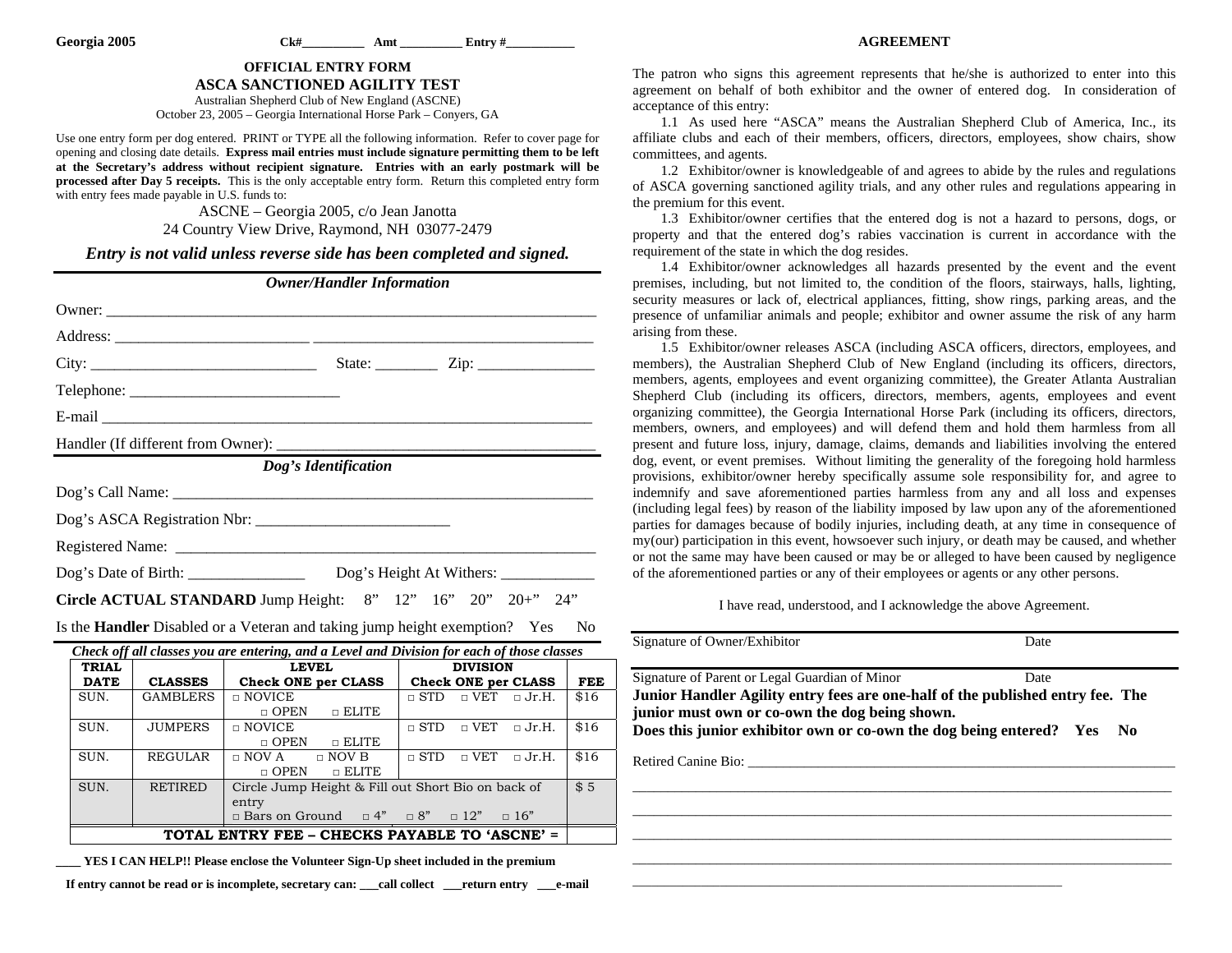#### **AGREEMENT**

# **OFFICIAL ENTRY FORM**

**ASCA SANCTIONED AGILITY TEST** 

Australian Shepherd Club of New England (ASCNE) October 23, 2005 – Georgia International Horse Park – Conyers, GA

Use one entry form per dog entered. PRINT or TYPE all the following information. Refer to cover page for opening and closing date details. **Express mail entries must include signature permitting them to be left at the Secretary's address without recipient signature. Entries with an early postmark will be processed after Day 5 receipts.** This is the only acceptable entry form. Return this completed entry form with entry fees made payable in U.S. funds to:

> ASCNE – Georgia 2005, c/o Jean Janotta 24 Country View Drive, Raymond, NH 03077-2479

*Entry is not valid unless reverse side has been completed and signed.* 

|                             |                                    | <b>Owner/Handler Information</b>                                                                                                                                                                                               |                                         |                |
|-----------------------------|------------------------------------|--------------------------------------------------------------------------------------------------------------------------------------------------------------------------------------------------------------------------------|-----------------------------------------|----------------|
|                             |                                    |                                                                                                                                                                                                                                |                                         |                |
|                             |                                    |                                                                                                                                                                                                                                |                                         |                |
|                             |                                    |                                                                                                                                                                                                                                | State: $\angle$ Zip: $\angle$           |                |
|                             |                                    |                                                                                                                                                                                                                                |                                         |                |
|                             |                                    | E-mail and the contract of the contract of the contract of the contract of the contract of the contract of the contract of the contract of the contract of the contract of the contract of the contract of the contract of the |                                         |                |
|                             | Handler (If different from Owner): |                                                                                                                                                                                                                                |                                         |                |
|                             |                                    | Dog's Identification                                                                                                                                                                                                           |                                         |                |
|                             |                                    |                                                                                                                                                                                                                                |                                         |                |
|                             |                                    | Dog's ASCA Registration Nbr:                                                                                                                                                                                                   |                                         |                |
|                             |                                    |                                                                                                                                                                                                                                |                                         |                |
|                             |                                    |                                                                                                                                                                                                                                |                                         |                |
|                             |                                    | Circle ACTUAL STANDARD Jump Height: 8" 12" 16" 20" 20+" 24"                                                                                                                                                                    |                                         |                |
|                             |                                    | Is the <b>Handler</b> Disabled or a Veteran and taking jump height exemption? Yes                                                                                                                                              |                                         | N <sub>0</sub> |
|                             |                                    | Check off all classes you are entering, and a Level and Division for each of those classes                                                                                                                                     |                                         |                |
| <b>TRIAL</b><br><b>DATE</b> | <b>CLASSES</b>                     | <b>LEVEL</b><br>Check ONE per CLASS                                                                                                                                                                                            | <b>DIVISION</b><br>Check ONE per CLASS  | <b>FEE</b>     |
| SUN.                        | <b>REGULAR</b>                     | $\Box$ NOV A<br>$\Box$ NOV B<br>$\Box$ ELITE<br>$\Box$ OPEN                                                                                                                                                                    | $\Box$ STD $\Box$ VET<br>$\sqcap$ Jr.H. | \$16           |
| SUN.                        | <b>JUMPERS</b>                     | $\Box$ NOVICE<br>$\Box$ OPEN $\Box$ ELITE                                                                                                                                                                                      | $\Box$ STD $\Box$ VET $\Box$ Jr.H.      | \$16           |
| SUN.                        | GAMBLERS                           | $\Box$ NOVICE<br>$\Box$ OPEN $\Box$ ELITE                                                                                                                                                                                      | $\Box$ STD<br>$\Box$ VET $\Box$ Jr.H.   | \$16           |
| SUN.                        | <b>RETIRED</b>                     | Circle Jump Height & Fill out Short Bio on back of<br>entry<br>$\Box$ Bars on Ground $\Box$ 4" $\Box$ 8" $\Box$ 12" $\Box$ 16"                                                                                                 |                                         | \$5            |

#### **TOTAL ENTRY FEE – CHECKS PAYABLE TO 'ASCNE' =**

**\_\_\_\_ YES I CAN HELP!! Please enclose the Volunteer Sign-Up sheet included in the premium** 

**If entry cannot be read or is incomplete, secretary can: \_\_\_call collect \_\_\_return entry \_\_\_e-mail**

The patron who signs this agreement represents that he/she is authorized to enter into this agreement on behalf of both exhibitor and the owner of entered dog. In consideration of acceptance of this entry:

1.1 As used here "ASCA" means the Australian Shepherd Club of America, Inc., its affiliate clubs and each of their members, officers, directors, employees, show chairs, show committees, and agents.

1.2 Exhibitor/owner is knowledgeable of and agrees to abide by the rules and regulations of ASCA governing sanctioned agility trials, and any other rules and regulations appearing in the premium for this event.

1.3 Exhibitor/owner certifies that the entered dog is not a hazard to persons, dogs, or property and that the entered dog's rabies vaccination is current in accordance with the requirement of the state in which the dog resides.

1.4 Exhibitor/owner acknowledges all hazards presented by the event and the event premises, including, but not limited to, the condition of the floors, stairways, halls, lighting, security measures or lack of, electrical appliances, fitting, show rings, parking areas, and the presence of unfamiliar animals and people; exhibitor and owner assume the risk of any harm arising from these.

1.5 Exhibitor/owner releases ASCA (including ASCA officers, directors, employees, and members), the Australian Shepherd Club of New England (including its officers, directors, members, agents, employees and event organizing committee), the Greater Atlanta Australian Shepherd Club (including its officers, directors, members, agents, employees and event organizing committee), the Georgia International Horse Park (including its officers, directors, members, owners, and employees) and will defend them and hold them harmless from all present and future loss, injury, damage, claims, demands and liabilities involving the entered dog, event, or event premises. Without limiting the generality of the foregoing hold harmless provisions, exhibitor/owner hereby specifically assume sole responsibility for, and agree to indemnify and save aforementioned parties harmless from any and all loss and expenses (including legal fees) by reason of the liability imposed by law upon any of the aforementioned parties for damages because of bodily injuries, including death, at any time in consequence of my(our) participation in this event, howsoever such injury, or death may be caused, and whether or not the same may have been caused or may be or alleged to have been caused by negligence of the aforementioned parties or any of their employees or agents or any other persons.

I have read, understood, and I acknowledge the above Agreement.

| Signature of Owner/Exhibitor                                                                                                                                                                            | Date           |
|---------------------------------------------------------------------------------------------------------------------------------------------------------------------------------------------------------|----------------|
| Signature of Parent or Legal Guardian of Minor                                                                                                                                                          | Date           |
| Junior Handler Agility entry fees are one-half of the published entry fee. The<br>junior must own or co-own the dog being shown.<br>Does this junior exhibitor own or co-own the dog being entered? Yes | N <sub>0</sub> |
| Retired Canine Bio:                                                                                                                                                                                     |                |
|                                                                                                                                                                                                         |                |
|                                                                                                                                                                                                         |                |

\_\_\_\_\_\_\_\_\_\_\_\_\_\_\_\_\_\_\_\_\_\_\_\_\_\_\_\_\_\_\_\_\_\_\_\_\_\_\_\_\_\_\_\_\_\_\_\_\_\_\_\_\_\_\_\_\_\_\_\_\_\_\_\_\_\_\_\_\_\_\_\_\_\_\_\_\_